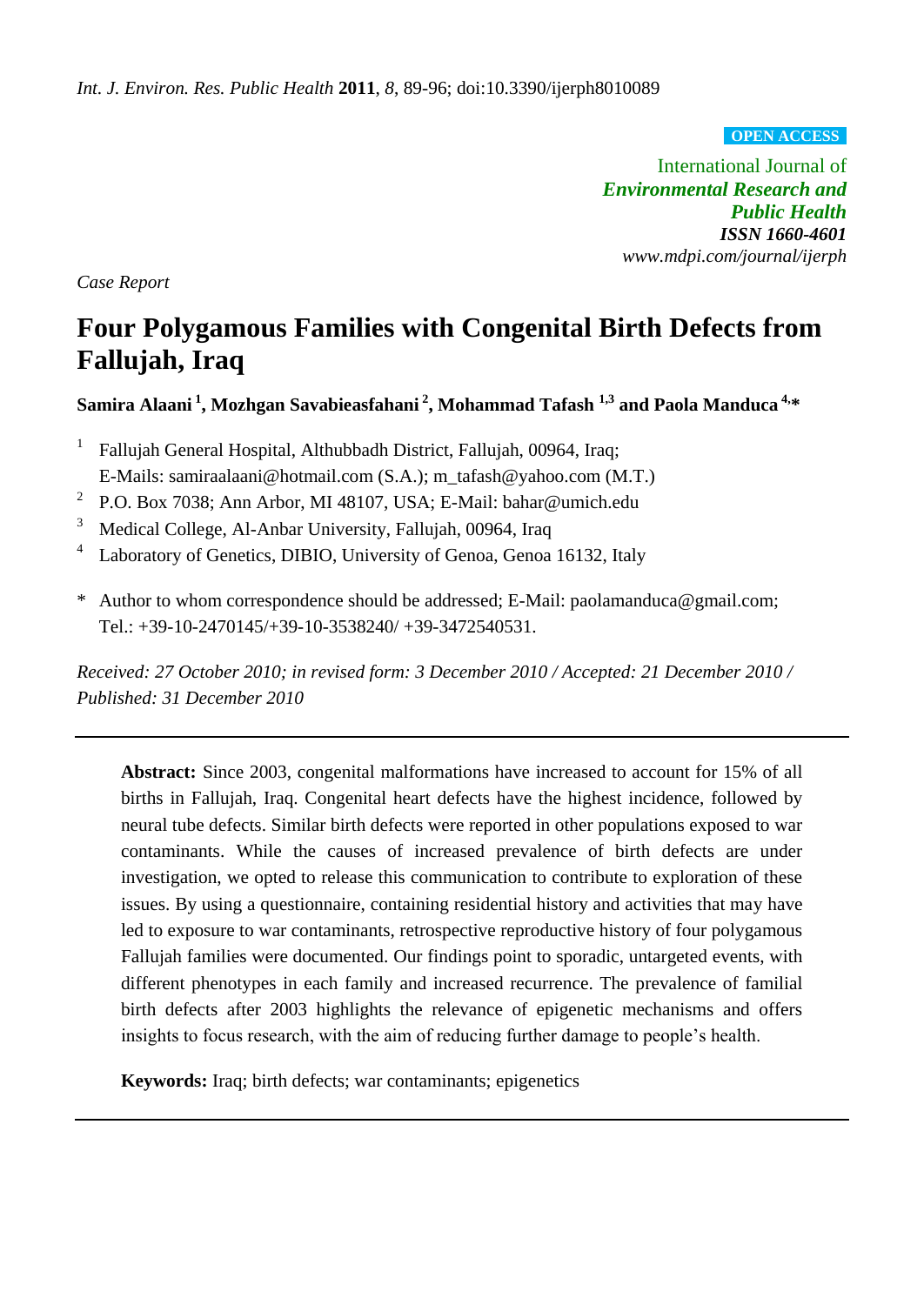#### **1. Introduction**

In Fallujah (Iraq), birth defects, with prevalence of congenital heart defects (CHD) and neural tube defects (NTD), have reached in 2010 unprecedented numbers, above the World average [1]. Lack of a comprehensive birth registry has made it difficult to make an accurate comparison with the pre war period and to understand modalities and dimension of this unusual occurrence in Fallujah. We thus introduced a protocol allowing for reconstruction of the reproductive history of families with birth defects in Fallujah that allows to see the pattern of their presentation in time. We present here the analysis of four cases of fathers with two lineages of progeny, chosen among more than 50 cases under study. Birth defects presented here are classified according to the primary defect as NTD (neural tube defects), CHD (cardiac birth defects), SK (skeletal defects), even when they have additional phenotypes, or O (others). Modalities of presentation within each family suggest that epigenetic factors may be at the origin of the mechanisms responsible for these defects. The timing of the birth defect occurrences suggests that they may be related to war-associated long-term exposure to contamination.

The epigenetic origin of many birth defects is extensively supported by the existing literature [2]. Neural tube defects are rarely due to traceable genomic changes. The high rate of recurrence of anencephaly in siblings (6.3%) is understood as due to environmental factors and maternal effects. Studies of NTD in mice indicate that anencephaly may be due to multifactorial combinations of hypomorphs and low-penetrance heterozygotes. It is not known how many genes may contribute to anencephaly in humans.

Congenital heart defects have various phenotypes and can be compounded by different cardiacunrelated features. Approximately 30% of CHD and tetralogy of Fallot (TOF) have been shown to be associated with wide genomic rearrangements. Only in a very small fraction of the cases investigated have cohort studies detected mutations in single genes which are putatively involved (e.g., Holt-Oram syndrome). Environmental factors are implied in the induction of most CHD phenotypes, through epigenetic mechanisms.

In mice, cleft lip is caused by epistatic interactions in the context of genetic maternal effects. Cleft lip and palate inheritance patterns suggest that the causes are combinations of genetic and nongenetic factors. Also in mice, synpolydactyly is linked to Hoxd13 mutations and its manifestation is dependent upon environmental factors.

Tumorigenesis is a multistep process involving mutations and epigenetic changes [2]. Repeated cases of infant leukemia in families are due to genetic predisposition and epigenetic changes that can occur *in-utero* by epigenetic modifiers. Transplacental effector-molecules and epigenetic trans-generational mechanisms are implied in the manifestation of infant leukemia.

Thus, although in teratogenesis and infant leukemia can occur through genomic rearrangements or concurrence of multiple single mutational events, they are most often described and understood to be due to pleiotropic epigenetic changes which affect more than one function, or to a combination of these three mechanisms.

Many known war contaminants have the potential to interfere with normal embryonic and fetal development. The devastating reproductive health effects of dioxins (the major contaminant of Agent Orange) on the Vietnamese people is well known*.* Data is also accumulating on increased rates of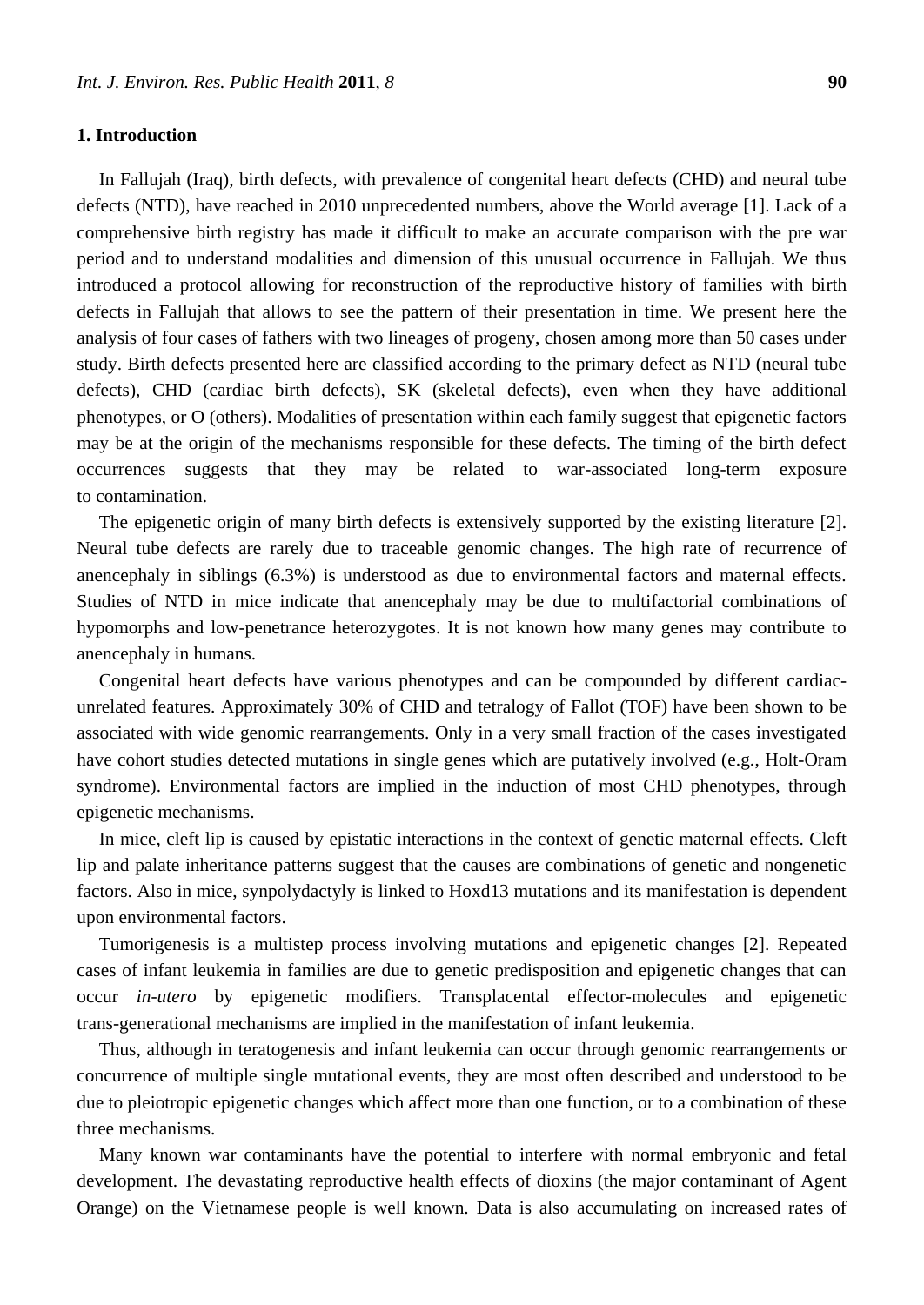reproductive diseases in veterans of U.S. and U.K. wars during the last 20 years. As environmental effectors, metals are potential good candidates to cause birth defects. Metals are also integral to modern "augmented" and "targeted" weapons [3]. Metals, which are toxicants at relatively low concentrations, are highly persistent in the environment and in the body of exposed individuals, where they accumulate. Metals can disrupt events associated with embryo/fetal development and can act synergistically with other metals and/or with other environmental toxicants to induce phenotypic changes at the level of the cell, and to disrupt tissue homeostasis [4]. Many metals are weak mutagens but strong carcinogens, which implies that metals act more commonly at the epigenetic level leading to changes that are inherited by the progeny of cells.

The analysis of four cases of fathers with two lineages of progeny is presented here. In each case, we discuss what can be deduced from the family's reproductive history, from the phenotypes of their offspring and from the modality of birth defects' chronological occurrence. We discuss the compatibility of occurrence of birth defects with the actions of potential effectors, with the demographic of the families, and with the exposure of the parents to war-related events. We have put our evaluation into the context of mechanisms of actions for teratogens. The timing of presentation of birth defects in these families shows that they mostly occurred after 2003.

### **2. Experimental Section**

We developed an *ad hoc* questionnaire to collect the retrospective reproductive history of families that had come to Fallujah General Hospital for childbirth and treatment. Questions about history of residence, demographic characteristics and lifestyle habits of the parents, and activities that may have led to their exposure to war-contaminants, were included.

#### **3. Results and Discussions**

Data from four polygamous families are presented. Mothers were admitted to Fallujah General Hospital between April 2008 and May 2010 for childbirth. Figure 1 summarizes their reproductive histories and illustrates their offspring's birth defects. Parents' siblings and their progeny (total  $n = 40$ ) do not present birth defects or cancer. Figure 1 shows that birth defects occur sporadically with different phenotypes in a family and without obvious suggestion of known genetic contributions from the father or the mother. These represent a few families reported from a greater number of families with birth defects in Fallujah. In May 2010, over 15% of all deliveries (547) in Fallujah General Hospital presented birth defects. During the same period, spontaneous abortions were 14% of assisted pregnancies, premature deliveries (<30 weeks of gestation) were 11%, and there was one stillbirth. These numbers are not significantly different in each of the months of 2010 (manuscript in preparation). Our historical reconstruction of the reproductive lives of these families shows that incidences of birth defects began in 2003 with one exception, namely the infant leukemia case. A composite of genetic and epigenetic factors is understood to cause infant leukemia. The same family also presented a sporadic case of unrelated birth defect, TOF. Table 1 summarizes demographic characteristics and lifestyle habits of the parents of the malformed children born in Fallujah General Hospital (Iraq), between April 2008 and May 2010.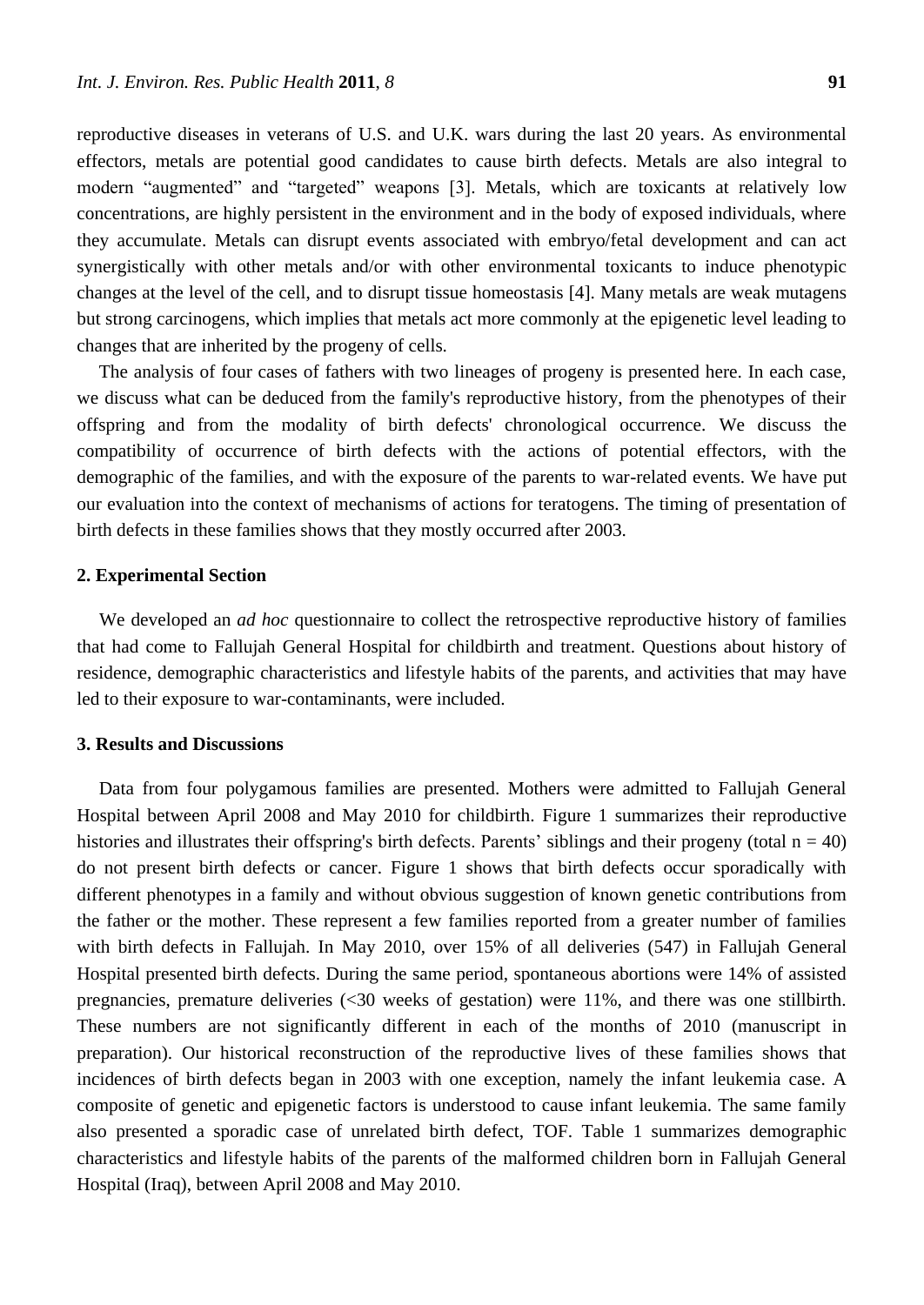**Figure 1.** Top panel-family reproductive history is graphically represented. Bottom panel-Photographic record of birth defects: (A) Male child diagnosed with very short webbed neck, rocker bottom feet, malformed thighs, and legs flexed at hips, knees and ankles, retracted penile skin-born full term, August 7, 2010—Family 107—daughter progeny. (B) Female child diagnosed with cleft palate, poly and sindactily of both feet and right hand and congenital heart defect-born at 42 weeks, October 1, 2009—Family 107. (C) Induced abortion (at 22 weeks) of a male fetus with anencephaly, May 31, 2010. (D) Female child, with ventricular septal defect (VDS), born at full term, April 28, 2010—Family 139. Patient consent for publication of the data was obtained from all concerned.



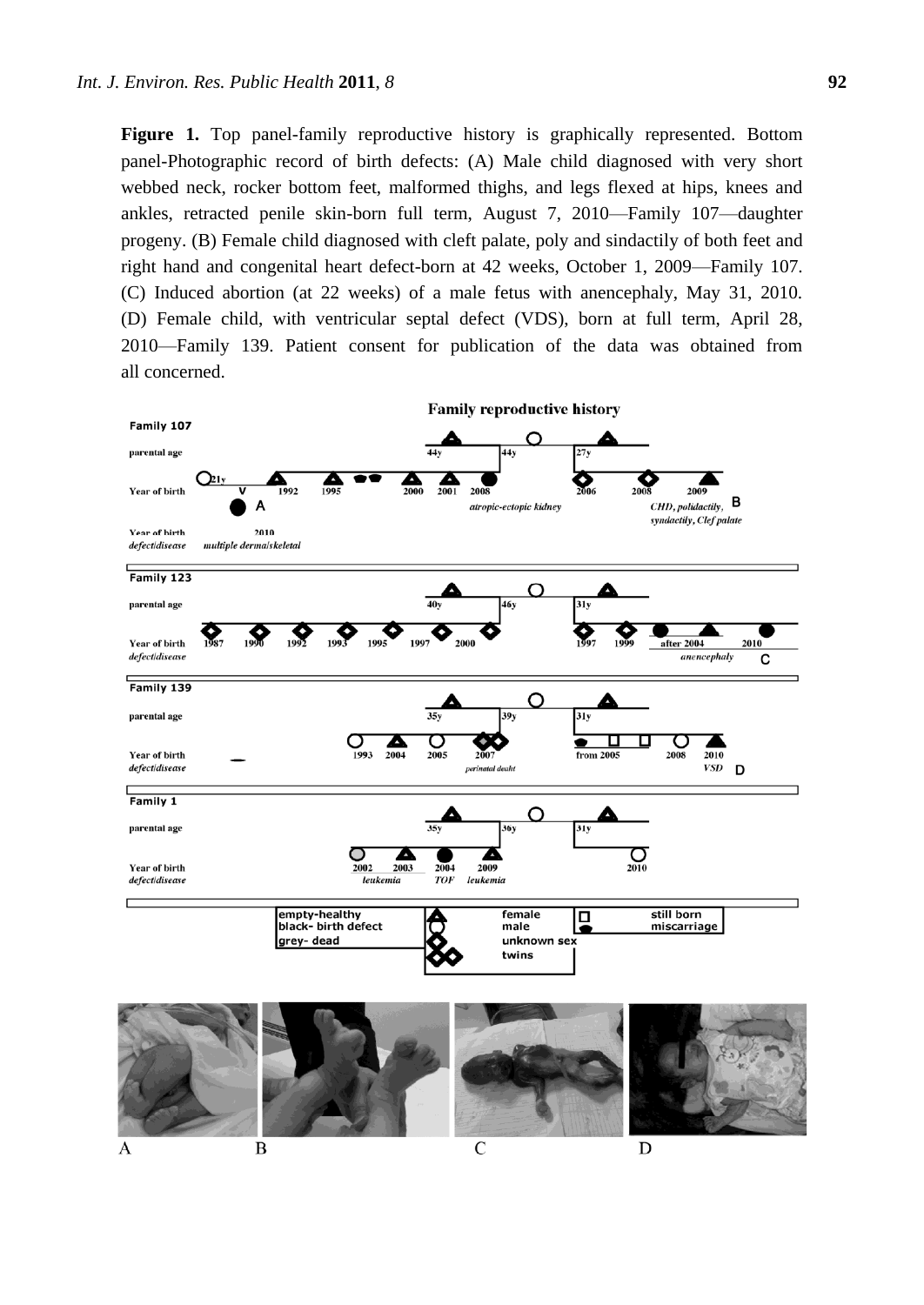|                 |              | Age | Race  | <b>Education</b>           |                   | <b>Occupation</b> Smoking<br>/Alcohol |                        | <b>House/OR</b>     | <b>White</b>      | Rescue/                | Acute          |                                  |
|-----------------|--------------|-----|-------|----------------------------|-------------------|---------------------------------------|------------------------|---------------------|-------------------|------------------------|----------------|----------------------------------|
|                 | <b>Birth</b> |     |       |                            |                   |                                       |                        | vicinity            | <b>Phosphorus</b> | <b>Rubble</b>          | poisoning      |                                  |
|                 | defect       |     |       |                            |                   |                                       |                        | bombed              | burns             | clearing               | sympthoms      | <b>Residence 2003/2010</b>       |
| Family107       |              |     |       |                            |                   |                                       |                        |                     |                   |                        |                |                                  |
| Father          |              | 44  | White | <b>High School diploma</b> | Day laborer       | N <sub>0</sub>                        | No.                    | No/No               | N <sub>o</sub>    | $\mathbf{N}\mathbf{0}$ | N <sub>0</sub> | Baghdad/2006 Fallujah Alshuhadaa |
| First wife      | $\Omega$     | 44  | White | <b>Elementary School</b>   | <b>House</b> wife | N <sub>0</sub>                        | N <sub>0</sub>         | No/No               | N <sub>0</sub>    | N <sub>0</sub>         | N <sub>0</sub> | Baghdad/2006 Fallujah Alshuhadaa |
| Second wife     | <b>CHD</b>   | 27  | White | <b>Junior High School</b>  | <b>House</b> wife | N <sub>0</sub>                        | No.                    | No/No               | N <sub>o</sub>    | $\mathbf{N}\mathbf{0}$ | N <sub>o</sub> | Baghdad/2006 Fallujah Alshuhadaa |
| first female    |              | 21  | White |                            | <b>House</b> wife | N <sub>0</sub>                        | N <sub>0</sub>         |                     |                   |                        |                |                                  |
| child           | SK           |     |       |                            |                   |                                       |                        | No/No               | N <sub>0</sub>    | No                     | No             | Baghdad/2006 Fallujah Alshuhadaa |
| Family123       |              |     |       |                            |                   |                                       |                        |                     |                   |                        |                |                                  |
| Father          |              | 46  | White | <b>Police Academy</b>      | <b>Police</b>     | No.                                   | N <sub>0</sub>         |                     |                   |                        |                |                                  |
|                 |              |     |       | graduate                   | officer           |                                       |                        |                     |                   |                        |                | Fallujah-Daffar                  |
| First wife      |              | 40  | White | <b>Elementary School</b>   | <b>House</b> wife | N <sub>0</sub>                        | N <sub>0</sub>         | <b>No/Yes2004</b>   | N <sub>0</sub>    | N <sub>0</sub>         | N <sub>0</sub> | Fallujah-Daffar                  |
| Second wife     | NT-NT-       | 31  | White | <b>Elementary School</b>   | <b>House</b> wife | N <sub>0</sub>                        | N <sub>0</sub>         |                     |                   |                        |                |                                  |
|                 | NT           |     |       |                            |                   |                                       |                        | No/Yes2004          | N <sub>0</sub>    | N <sub>0</sub>         | N <sub>0</sub> | Fallujah-Daffar                  |
| Family139       |              |     |       |                            |                   |                                       |                        |                     |                   |                        |                |                                  |
| <b>Father</b>   |              | 39  | White | <b>High School diploma</b> | Day laborer       | Yes                                   | N <sub>0</sub>         | No/No               | N <sub>o</sub>    | Yes                    | N <sub>0</sub> | <b>Fallujah City</b>             |
| First wife      | <b>CHD</b>   | 35  | White | <b>Elementary School</b>   | <b>House</b> wife | N <sub>0</sub>                        | N <sub>0</sub>         | No/No               | N <sub>0</sub>    | Yes                    | N <sub>0</sub> | <b>Fallujah City</b>             |
| Second wife     |              | 31  | White | <b>High School diploma</b> | <b>House</b> wife | N <sub>0</sub>                        | N <sub>0</sub>         | No/No               | N <sub>o</sub>    | Yes                    | N <sub>0</sub> | <b>Fallujah City</b>             |
| <b>Family 1</b> |              |     |       |                            |                   |                                       |                        |                     |                   |                        |                |                                  |
| Father          |              | 36  | White | <b>Military Academy</b>    | <b>Military</b>   | N <sub>0</sub>                        | $\mathbf{N}\mathbf{o}$ |                     |                   |                        |                | Fallujah-Aljumhooreya/2009       |
|                 | <b>CHD</b>   |     |       | graduate                   | officer           |                                       |                        | <b>Yes/Yes 2004</b> | N <sub>0</sub>    | Yes                    | Yes            | Garmah                           |
| First wife      |              | 35  | White | <b>Elementary School</b>   | <b>House</b> wife | N <sub>0</sub>                        | <b>No</b>              |                     |                   |                        |                | Fallujah-Aljumhooreya/2009       |
|                 |              |     |       |                            |                   |                                       |                        | <b>Yes/Yes 2004</b> | N <sub>0</sub>    | N <sub>0</sub>         | No             | <b>Garmah</b>                    |
| Second wife     |              | 31  | White | <b>Teachers College</b>    | <b>Elementary</b> | N <sub>0</sub>                        | N <sub>0</sub>         |                     |                   |                        |                |                                  |
|                 |              |     |       | graduate                   | school            |                                       |                        |                     |                   |                        |                | Fallujah-Aljumhooreya/2009       |
|                 |              |     |       |                            | teacher           |                                       |                        | <b>Yes/Yes 2004</b> | $\mathbf{N_0}$    | N <sub>0</sub>         | No             | Garmah                           |

**Table 1.** Demographic characteristics, lifestyle habits, history of residence and activities that may have led to exposure to war-contaminants of the parents of malformed children born in Fallujah General Hospital (Iraq), between April 2008 and May 2010.

Table I. Demographics and life style habits of four Fallujah families ( $NT =$  Neural tube defect;  $CHD =$  Congenital heart defect;  $SK =$  Skeletal defect;  $\mathbf{O} = \text{Other defect}.$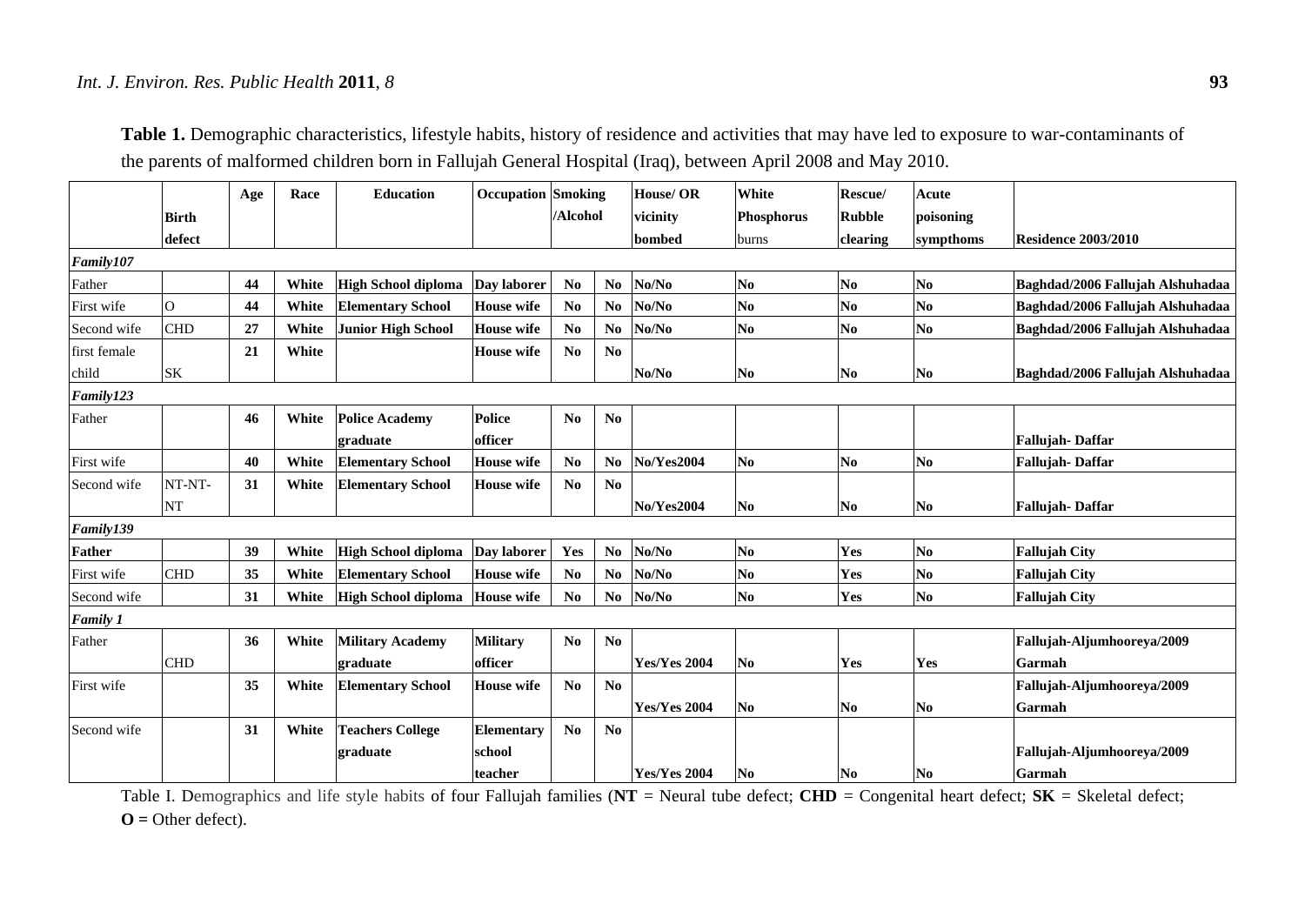The data shows that each was stably resident, in different areas of the town up to 2009–2010, none of the parents were directly wounded or trapped under rubble and that, among them, only the male parent in Family 1 reported acute symptoms immediately after bombings. There is no obvious relationship to immediately adjacent bombing/burning of their houses or to the activity of cleaning/recovery of injured-dead people or to personal acute symptoms with them having a child with birth defect in the following years. This suggests that the birth defect in these families might not be due directly to acute exposure, but could be associated to their long term exposure and body accumulation of toxicants which are persistent in the environment.

More efficaciously than chromosomal mutations or than multiple single gene mutations, epigenetic changes (alone or associated with other genetic changes) can account for the patterns and diversity of malformation which we see in families 107, 139 and 1. Epigenetic effectors can produce simultaneously different damages and multiple phenotypes, which vary depending on the specific agent(s), and on the timing and level of exposure during embryonic life. This possibility, per se, would fit the data. The novel presentation of sporadic and diverse birth defects, which can be caused uniquely or in composite fashion by epigenetic events, also suggest that agents capable of initiating these changes are still present in the environment and continue to induce novel effects.

Teratogens in the postwar environment include metals and metal alloys which persist in the environment and in the body, and are potential risks to health (genotoxic, fetotoxic and epigenetic mechanisms of action). Metals are involved in regulating genome stability, in X chromosome inactivation, in gene imprinting, and in reprogramming gene expression. They act as metalloestrogens, inhibit DNA repair, alter DNA methylation, change transcriptome and microRNAs production, histone acetylation and methylation; all of which can lead to birth defects, whether translated into mutations or not [4]. As a consequence of internal radiation, some metals can induce sporadic gene mutations or oxidative DNA damage. In the case of depleted uranium (DU) it is unclear whether its radiation-derived mutational effects or its chemical toxic effects are more relevant. DU can induce epigenetic changes that are associated with leukemia via hypomethylation of the DNA. Exposure to teratogens of either father or mothers are potentially effective to induce birth defects at the epigenetic as well as the genetic level. In the cases we report here, the pattern of presentation does not exclude the contribution of either parent: the epigenetic changes are likely to behave as stochastic and not striclty deterministic events, and lack of effects in one of the two families branch with the same father cannot exclude his contribution to the occurrence of birth defects in the other family branch. Nonetheless, pregnant mothers' exposure to metal contaminants is potentially more relevant to the development of malformations in the case of Family 107, where both wives had deformed babies, but with different phenotypes, and where the daughter of one of the mothers, who herself delivered a child with atrophic and ectopic kidney, had a child with multiple skeletal and dermal abnormalities. There are no known candidate mutations governing both kidney and skeletal/dermal development, and it is likely that independent exposure to effectors in the environment during both pregnancies induced diverse epigenetic effects in the developing offspring. Prenatal exposure best explain, but also paternal exposure could account for, the cases in those families where only the progeny of one spouse presented birth defects which recurred in diverse phenotypes. Cases in point are the still births and ventricular septal defect (VDS) in Family 139 and multiple cases of child leukemia and TOF in Family 1.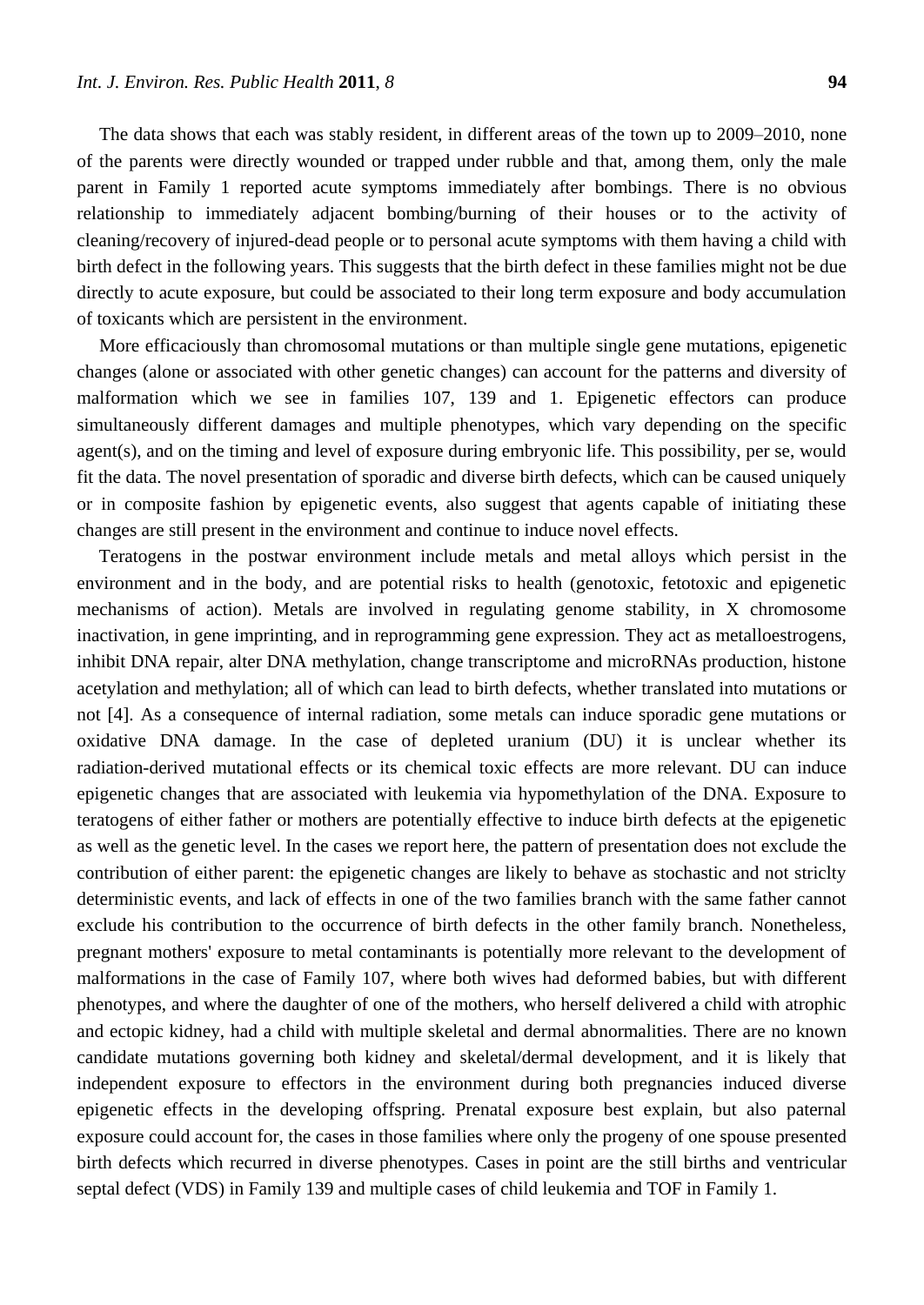Continuing exposure to environmental effectors could also explain the unusually high frequency of recurrence of anencephaly and infant leukemia in a genetically-prone context (Family 123 and Family 1). These phenotypes are indeed known to derive from concomitant genetic predisposition (possibly informing the maternal effect) and from epigenetic effects due to the external environment.

Frequent miscarriages in several women during the last years are also indicative of a general negative (teratogenic) load from the environment. Epidemiological evidence on birth defects which are caused by war contaminants is common in the literature. Hindin *et al.* offered a review of epidemiological studies on the teratogenicity of DU and concludes that human epidemiological evidence is consistent with increased risk of birth defects in the offspring of persons exposed to this war contaminant [5]. Studies in another war contaminant, Agent Orange, also find parental exposure to be associated with an increased risk of birth defects in the offspring [6].

The family history questionnaire which we developed filled serious gaps in a long history of inadequacies of the health system in Iraq. It has allowed us to begin interpretation of the facts. The strong indication of our data, that epigenetic mechanisms are at the root of the recurrence of birth defects in Fallujah, offers the hope to develop therapeutic interventions for severely affected families. Our findings can lead to a deeper understanding of the effects of war contaminants (including metalloestrogens), can help elucidate causes and mechanisms that have culminated in such high rates of birth defects in Fallujah, and can open the way to intervention, both regarding immediate counseling and in terms of therapeutic intervention.

## **4. Conclusions**

We conclude that the high prevalence of birth defects in Fallujah is impairing the population's health and its capacity to care for the surviving children. These defects could be due to environmental contaminants which are known components of modern weaponry. Investigations of metal contaminants, and elucidation of the types and body burden of metals, combined with simultaneous registry of the population's reproductive history, will allow the identification of families at high risk and will facilitate therapeutic measures to remediate the damages.

#### **Acknowledgements**

Thanks are due to S. Allawi for her suggestions and problem solving, and to E. Burgio for critical reading of the manuscript. We further thank Blaine Coleman for technical support and language editing of this work. We also recognize "Kuala Lumpur Foundation to Criminalize War" for funding.

#### **References**

- 1. Romitti, P.A. Utility of family history reports of major birth defects as a public health strategy. *Pediatrics* **2007**, *120*, S71-S77.
- 2. Surani, M.A. Reprogramming of genome function through epigenetic inheritance. *Nature* **2001**, *414*, 122-128.